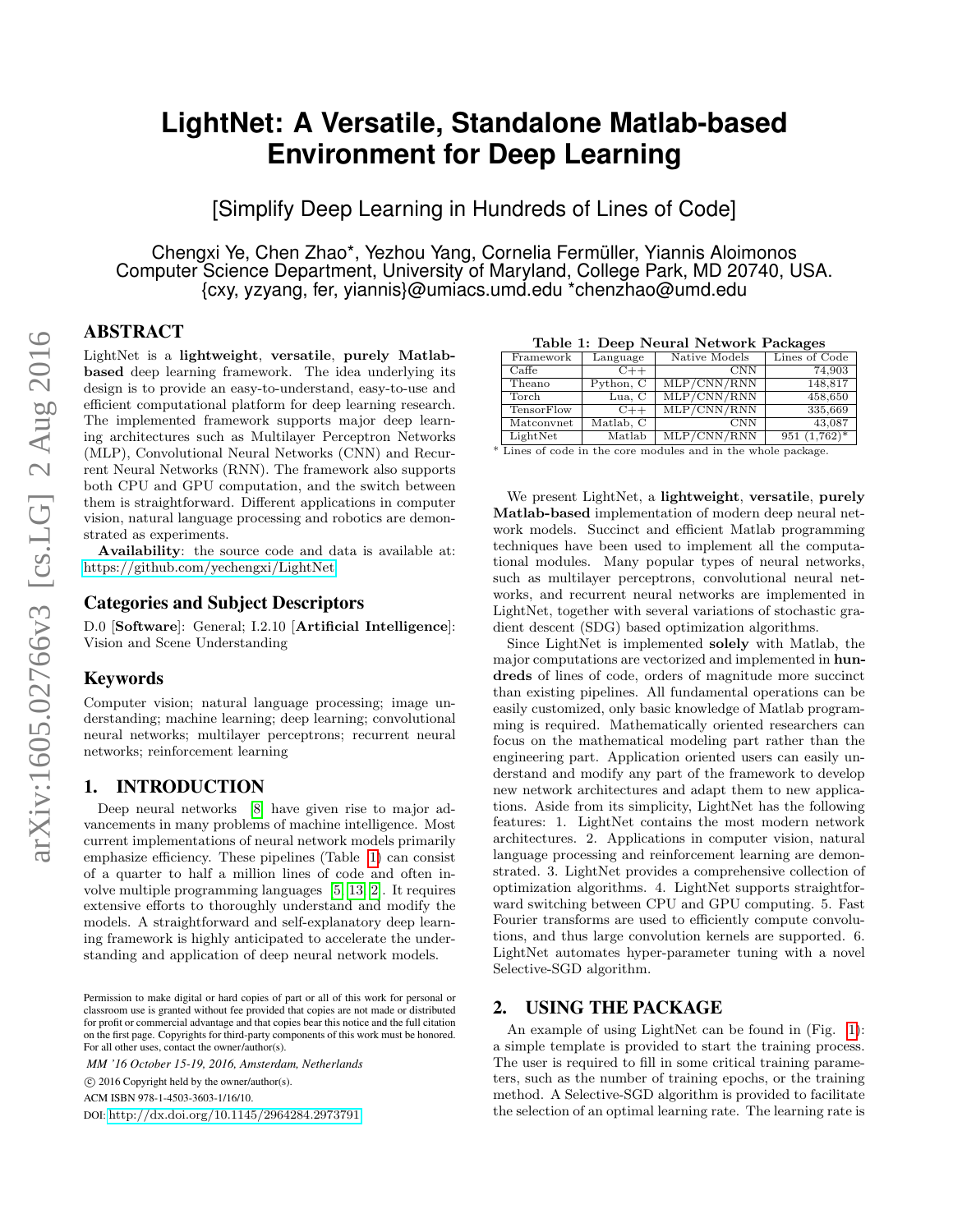```
n_epoch=20; %training epochs
dataset name='mnist'; %dataset name
network_name='cnn'; %network name
use_gpu=1; %use gpu or not
```
%function handle to prepare your data PrepareDataFunc=@PrepareData\_MNIST\_CNN; %function handle to initialize the network NetInit=@net\_init\_cnn\_mnist;

```
%automatically select learning rates
use_selective_sgd=1; 
%select a new learning rate every n epochs
ssgd_search_freq=10; 
learning_method=@sgd; %training method: @sgd
```
%sgd parameter %(unnecessary if selective-sgd is used) %sgd\_lr=5e-2;

<span id="page-1-0"></span>Main\_Template(); %call training template

#### Figure 1: A basic example, which shows how to train a CNN on the MNIST dataset with LightNet.

selected automatically, and can optionally be adjusted during the training. The framework supports both GPU and CPU computation, through the opts.use gpu option. Two additional functions are provided to prepare the training data and initialize the network structure. Every experiment in this paper can reproduced by running the related script file. More details can be found on the project webpage.

## 3. BUILDING BLOCKS

The primary computational module includes a feed forward process and a backward/back propagation process. The feed forward process evaluates the model, and the back propagation reports the network gradients. Stochastic gradient descent based algorithms are used to optimize the model parameters.

#### 3.1 Core Computational Modules

LightNet allows us to focus on the mathematical modeling of the network, rather than low-level engineering details. To make this paper self-contained, we explain the main computational modules of LightNet. All networks ( and related experiments) in this paper are built with these modules. The notations below are chosen for simplicity. Readers can easily extend the derivations to the mini-batch setting.

#### <span id="page-1-1"></span>*3.1.1 Linear Perceptron Layer*

A linear perceptron layer can be expressed as:  $y = Wx+b$ . Here, x denotes the input data of size input\_dim  $\times$  1, W denotes the weight matrix of size *output\_dim*  $\times$  *input\_dim*, b is a bias vector of size *output\_dim*  $\times$  1, and y denotes the linear layer output of size *output\_dim*  $\times$  1.

The mapping from the input of the linear perceptron to the final network output can be expressed as:  $z = f(y)$  $f(Wx + b)$ , where f is a non-linear function that represents the network's computation in the deeper layers, and  $z$  is the network output, which is usually a loss value.

The backward process calculates the derivative  $\frac{\partial z}{\partial x}$ , which is the derivative passing to the shallower layers, and  $\frac{\partial z}{\partial W}$ ,

 $\frac{\partial z}{\partial b}$ , which are the gradients that guide the gradient descent process.

$$
\frac{\partial z}{\partial x} = \frac{\partial z}{\partial y} \cdot \frac{\partial y}{\partial x} = f'(y)^T \cdot W \tag{1}
$$

$$
\frac{\partial z}{\partial W} = \frac{\partial z}{\partial y} \cdot \frac{\partial y}{\partial W} = f'(y) \cdot x^T \tag{2}
$$

$$
\frac{\partial z}{\partial b} = \frac{\partial z}{\partial y} \cdot \frac{\partial y}{\partial b} = f'(y)
$$
 (3)

The module adopts extensively optimized Matlab matrix operations to calculate the matrix-vector products.

#### *3.1.2 Convolutional Layer*

A convolutional layer maps  $N_{map\_in}$  input feature maps to  $N_{map-out}$  output feature maps with a multidimensional filter bank  $k_{io}$ . Each input feature map  $x_i$  is convolved with the corresponding filter bank  $k_{io}$ . The convolution results are summed, and a bias value  $b<sub>o</sub>$  is added, to generate the  $o$ -th output map:  $y_o = \sum_{1 \leq i \leq N_{map\_in}} k_{io} * x_i + b_o$ . To allow using large convolution kernels, fast Fourier transforms (FFT) are used for computing convolutions (and correlations). According to the convolution theorem [\[10\]](#page-3-4), convolution in the spatial domain is equivalent to point-wise multiplication in the frequency domain. Therefore,  $k_i * x_i$  can be calculated using the Fourier transform as:  $k_i * x_i = \mathcal{F}^{-1}{\{\mathcal{F}\{k_i\} \cdot \mathcal{F}\{x_i\}\}}.$ Here,  $\mathcal F$  denotes the Fourier transform and  $\cdot$  denotes the point-wise multiplication operation. The convolution layer supports both padding and striding.

The mapping from the o-th output feature map to the network output can be expressed as:  $z = f(y_o)$ . Here f is the non-linear mapping from the  $o$ -th output feature map  $y_o$ to the final network output. As before (in Sec. [3.1.1\)](#page-1-1),  $\frac{\partial z}{\partial x_i}$ ,  $\frac{\partial z}{\partial k_i}$ , and  $\frac{\partial z}{\partial b_o}$  need to be calculated in the backward process, as follows:

$$
\frac{\partial z}{\partial x_i} = \frac{\partial z}{\partial y_o} \cdot \frac{\partial y_o}{\partial x_i} = f'(y_o) \star k_i,
$$
 (4)

where  $\star$  denotes the correlation operation. Denoting the complex conjugate as conj, this correlation is calculated in the frequency domain using the Fourier transform as:  $x \star k =$  $\mathcal{F}^{-1}{\{\mathcal{F}{x\}} \cdot conj(\mathcal{F}{k})\}.$ 

$$
\frac{\partial z}{\partial k_{io}^*} = \frac{\partial z}{\partial y_o} \cdot \frac{\partial y_o}{\partial k_{io}^*} = f'(y_o) \star x_i,
$$
 (5)

where  $k^*$  represents the flipped kernel  $k$ . Thus, the gradient  $\frac{\partial z}{\partial k_{io}}$  is calculated by flipping the correlation output. Finally,

$$
\frac{\partial z}{\partial b_o} = \frac{\partial z}{\partial y_o} \cdot \frac{\partial y_o}{\partial b_o} = 1^T \cdot vec(f'(y_o))
$$
(6)

In words, the gradient  $\frac{\partial z}{\partial b_o}$  can be calculated by point-wise summation of the values in  $f'(y_o)$ .

#### *3.1.3 Max-pooling Layer*

The max pooling layer calculates the largest element in  $P_r \times P_c$  windows, with stride size  $S_r \times S_c$ . A customized  $im2col\_ln$  function is implemented to convert the stridden pooling patches into column vectors, to vectorize the pooling computation in Matlab. The built-in max function is called on these column vectors to return the pooling result and the indices of these maximum values. Then, the indices in the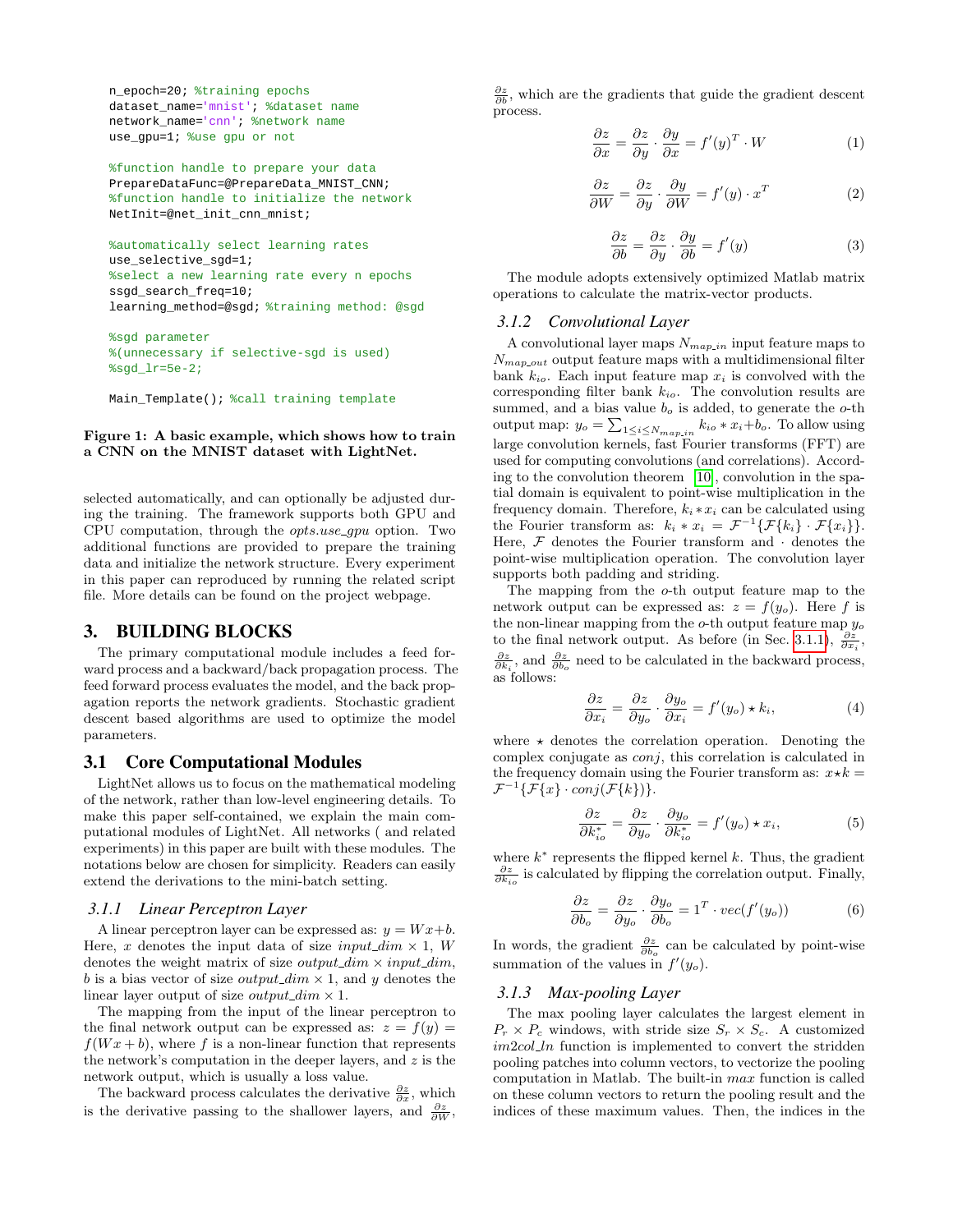original batched data are recovered accordingly. Also, zero padding can be applied to the input data.

Without the loss of generality, the mapping from the maxpooling layer input to the final network output can be expressed as:  $z = f(y) = f(Sx)$ , where S is a selection matrix, and  $x$  is a column vector which denotes the input data in this layer.

In the backward process,  $\frac{\partial z}{\partial x}$  is calculated and passed to the shallower layers:  $\frac{\partial z}{\partial x} = \frac{\partial z}{\partial y} \cdot S = f'(y)^T S$ .

When the pooling range is less than or equal to the stride size,  $\frac{\partial z}{\partial x}$  can be calculated with simple matrix indexing techniques in Matlab. Specifically, an empty tensor  $dzdx$  of the same size with the input data is created.  $dzdx(from) =$  $dzdy$ , where from is the pooling indices, and  $dzdy$  is a tensor recording the pooling results. When the pooling range is larger than the stride size, each entry in  $x$  can be pooled multiple times, and the back propagation gradients need to be accumulated for each of these multiple-pooled entries. In this case, the  $\frac{\partial z}{\partial x}$  is calculated using the Matlab function:  $accuracy()$ .

#### *3.1.4 Rectified Linear Unit*

The rectified linear unit  $(ReLU)$  is implemented as a major non-linear mapping function, some other functions including sigmoid and tanh are omitted from the discussion here. The ReLU function is the identity function if the input is larger than 0 and outputs 0 otherwise:  $y = relu(x) = x$ .  $ind(x > 0)$ . In the backward process, the gradient is passed to the shallower layer if the input data is non-negative. Otherwise, the gradient is ignored.

#### 3.2 Loss function

Usually, a loss function is connected to the outputs of the deepest core computation module. Currently, LightNet supports the softmax log-loss function for classification tasks.

#### 3.3 Optimization Algorithms

Stochastic gradient descent (SGD) algorithm based optimization algorithms are the primary tools to train deep neural networks. The standard SGD algorithm and several of its popular variants such as Adagrad [\[3\]](#page-3-5), RMSProp [\[12\]](#page-3-6) and Adam [\[6\]](#page-3-7) are also implemented for deep learning research. It is worth mentioning that we implement a novel Selective-SGD algorithm to facilitate the selection of hyperparameters, especially the learning rate. This algorithm selects the most efficient learning rate by running the SGD process for a few iterations using each learning rate from a discrete candidate set. During the middle of the neural net training, the Selective-SGD algorithm can also be applied to select different learning rates to accelerate the energy decay.

#### 4. EXPERIMENTS

#### 4.1 Multilayer Perceptron Network

A multilayer perceptron network is constructed to test the performance of LightNet on MNIST data [\[9\]](#page-3-8). The network takes  $28 \times 28$  inputs from the MNIST image dataset and has 128 nodes respectively in the next two layers. The 128-dimensional features are then connected to 10 nodes to calculate the softmax output. See Fig. [2](#page-2-0) for the experiment results.

#### 4.2 Convolutional Neural Network



<span id="page-2-0"></span>Figure 2: Loss and error rates during training and testing phases using LightNet on the MNIST dataset.



<span id="page-2-1"></span>Figure 3: Loss and error rates of training and testing with LightNet on the CIFAR-10 dataset.

LightNet supports using state-of-the-art convolutional network models pretrained on the ImageNet dataset. It also supports training novel network models from scratch. A convolutional network with 4 convolution layers is constructed to test the performance of LightNet on CIFAR-10 data [\[7\]](#page-3-9). There are  $32, 32, 64, 64$  convolution kernels of size  $5 \times 5$  in the first three layers, the last layer has kernel size  $4 \times 4$ . relu functions are applied after each convolution layer as the non-linear mapping function. LightNet automatically selects and adjusts the learning rate and can achieve stateof-the-art accuracy with this architecture. Selective-SGD leads to better accuracy compared with standard SGD with a fixed learning rate. Most importantly, using Selective-SGD avoids manual tuning of the learning rate. See Fig. [3](#page-2-1) for the experiment results. The computations are carried out on a desktop computer with an Intel i5 6600K CPU and a Nvidia Titan X GPU with 12GB memory. The current version of LightNet can process 750 images per second with this network structure on the GPU, around  $5\times$  faster than using CPU.

### 4.3 LSTM Network

The Long Short Term Memory (LSTM) [\[4\]](#page-3-10) is a popular recurrent neural network model. Because of LightNet's versatility, the LSTM network can be implemented in the LightNet package as a particular application. Notably, the core computational modules in LightNet are used to perform time domain forward process and back propagation for LSTM.

The forward process in an LSTM model can be formulated